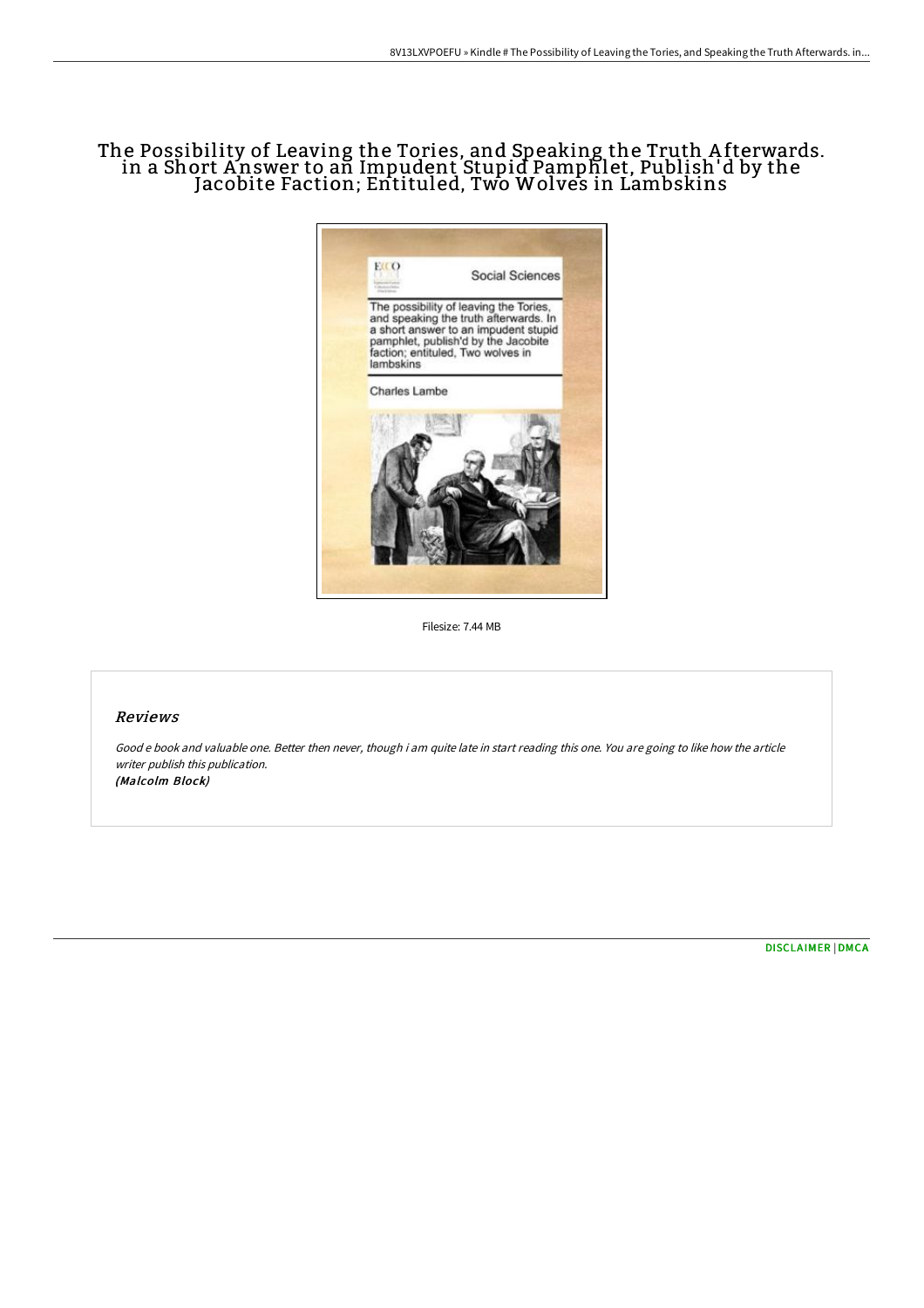## THE POSSIBILITY OF LEAVING THE TORIES, AND SPEAKING THE TRUTH AFTERWARDS. IN A SHORT ANSWER TO AN IMPUDENT STUPID PAMPHLET, PUBLISH'D BY THE JACOBITE FACTION; ENTITULED, TWO WOLVES IN LAMBSKINS



Gale Ecco, Print Editions, 2010. PAP. Book Condition: New. New Book. Delivered from our UK warehouse in 3 to 5 business days. THIS BOOK IS PRINTED ON DEMAND. Established seller since 2000.

 $\blacksquare$ Read The Possibility of Leaving the Tories, and Speaking the Truth [Afterwards.](http://www.bookdirs.com/the-possibility-of-leaving-the-tories-and-speaki.html) in a Short Answer to an Impudent Stupid Pamphlet, Publish'd by the Jacobite Faction; Entituled, Two Wolves in Lambskins Online Download PDF The Possibility of Leaving the Tories, and Speaking the Truth [Afterwards.](http://www.bookdirs.com/the-possibility-of-leaving-the-tories-and-speaki.html) in a Short Answer to an Impudent Stupid Pamphlet, Publish'd by the Jacobite Faction; Entituled, Two Wolves in Lambskins